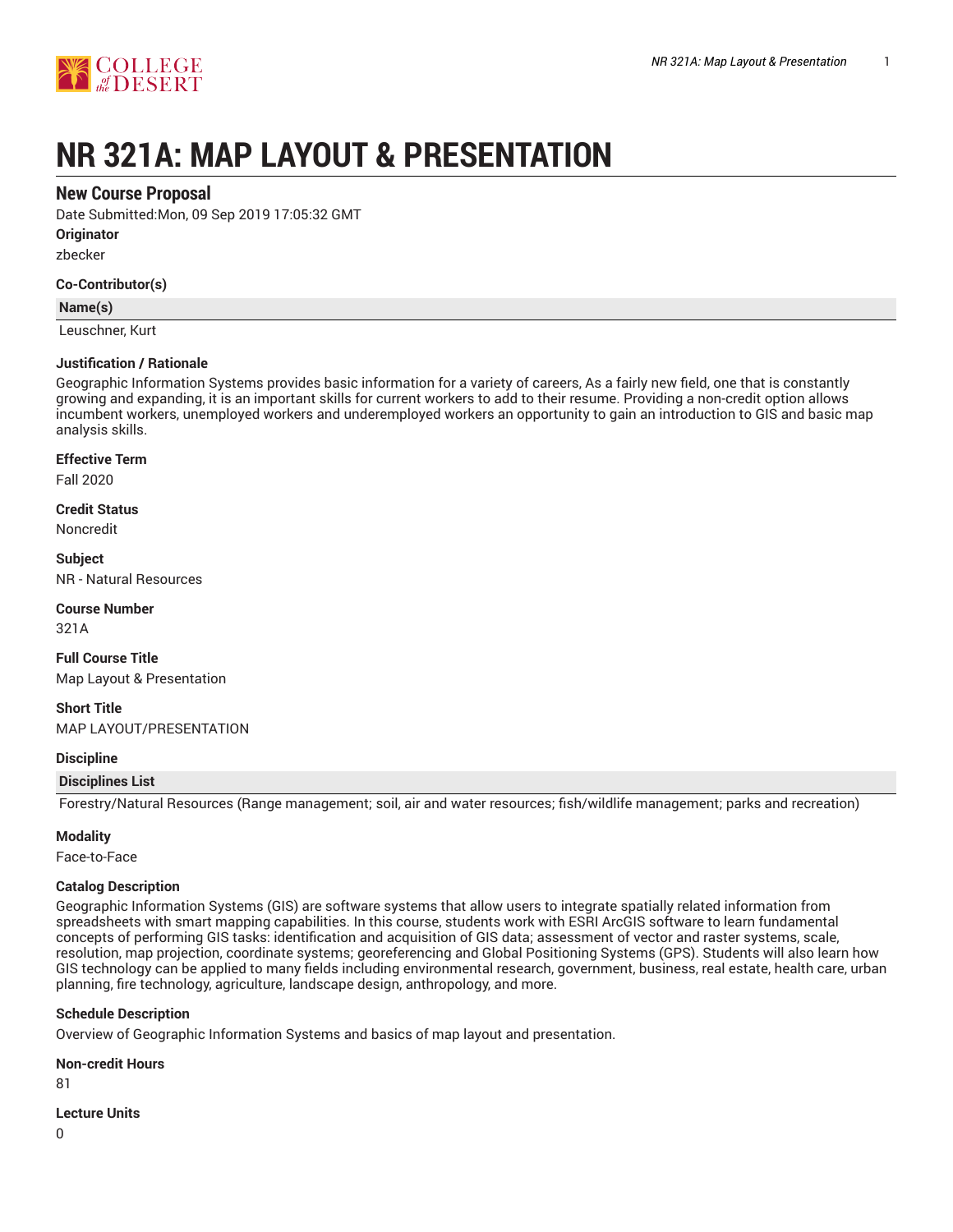

**Lab Units**

 $\Omega$ 

**Lab Semester Hours**  $\Omega$ 

**In-class Hours** 45

**Out-of-class Hours** 36

**Total Course Units** 0 **Total Semester Hours**

81

## **Override Description**

Noncredit courses do not have lecture and lab. The out of class hours were adjusted to provide the same total as the equivalent credit course.

# **Required Text and Other Instructional Materials**

**Resource Type**

Book

## **Author**

Clemmer, Gina

## **Title**

The GIS 20 Essential Skills

**Edition**

3rd

**City**

Redlands, CA

**Publisher**

Environmental Systems Research Institute, Inc.

**Year**

2017

**College Level**

Yes

**Flesch-Kincaid Level** 12.

**ISBN #** 978-1-58948-512-9

**Resource Type** Book **Open Educational Resource** No

**Author**

David Smith, Nathan Strout, Christian Harder, Steven Moore, Tim Ormsby, and Thomas Balstrom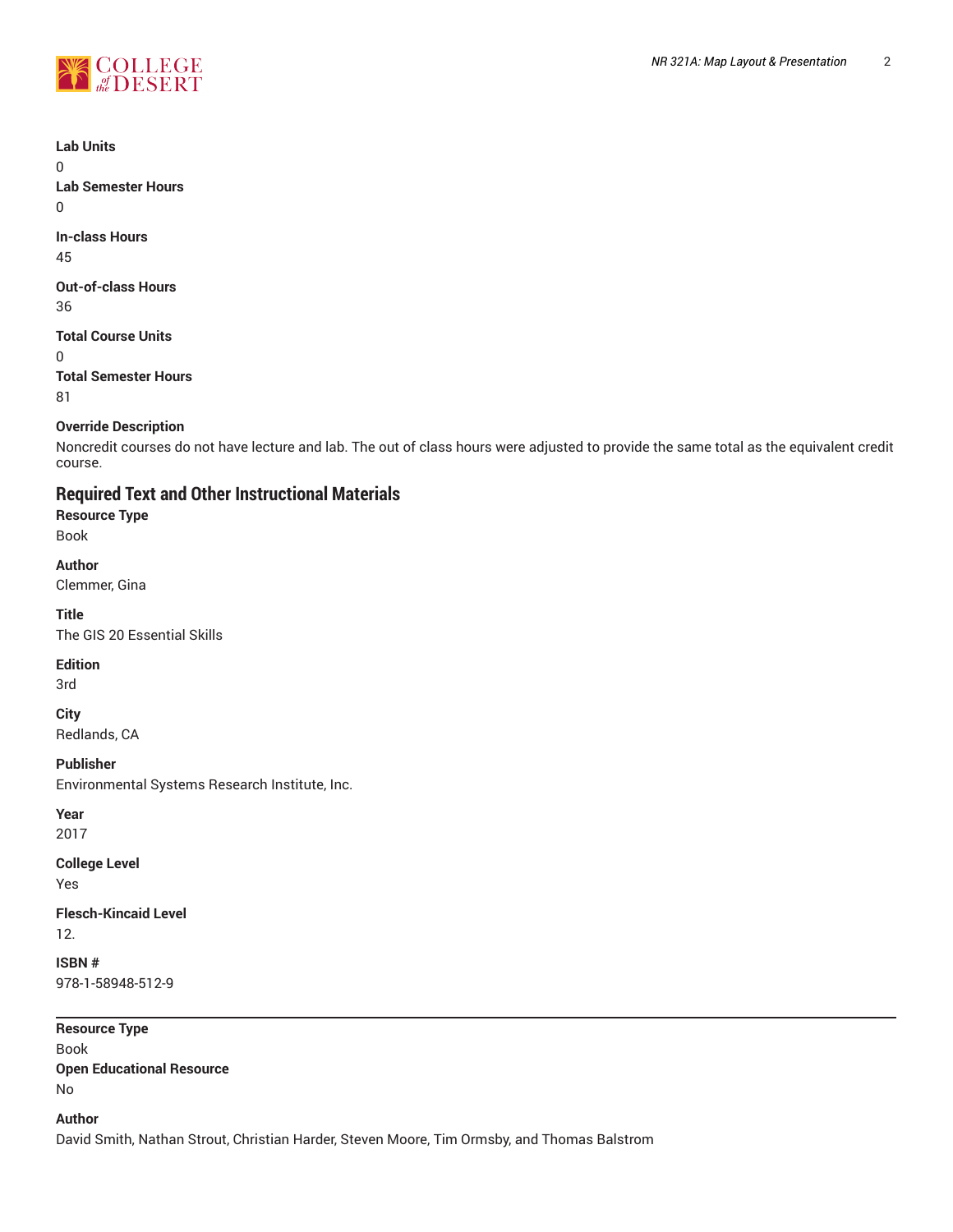

## **Title**

Understanding GIS; An ArcGIS Pro Project Workbook

## **Edition**

Fourth

#### **City**

Redlands, California

## **Publisher**

ESRI Press

# **Year**

2017

## **College Level**

Yes

## **ISBN #**

978-1589485266

## **Class Size Maximum**

24

## **Course Content**

- 1. What are Geographic Information Systems?
- 2. How GIS is used across disciplines.
- 3. Integration of spreadsheet information with mapping capability.
- 4. Types of maps: thematic, categorical.
- 5. Looking at vector maps (points, lines, polygons) vs. raster maps.
- 6. Understanding types of data files: shapefiles and geodatabases.
- 7. ArcGIS Desktop and ArcGIS Pro.
- 8. Introduction to ArcGIS Desktop, ArcMap, ArcCatalog, ArcToolbox.
- 9. Interacting with maps: navigating, using basic tools.
- 10. Setting up a file structure.
- 11. Understanding attribute tables.
- 12. Assessing map data and adding data to a map.
- 13. Working with the Table of Contents and map layers.
- 14. Working with map scale.
- 15. Displaying and Presenting Data.
- 16. Introduction to coordinate systems and projections (GCS vs. PCS).
- 17. Working with symbology.
- 18. Classifying features (graduated symbols and charts).
- 19. Labeling features (dynamic labels and annotation).
- 20. Designing a map layout.
- 21. Basic cartographic principles.
- 22. Creating and Editing Data.
- 23. Basics of geodatabases, creating feature classes.
- 24. Drawing, deleting, splitting, merging features.
- 25. Editing feature attribute values.
- 26. Geocoding addresses.

## **Course Objectives**

## **Objectives** Objective 1 Define Geographic Information Systems (GIS) and identify how they are used to analyze data in a variety of disciplines. Understand the importance of metadata.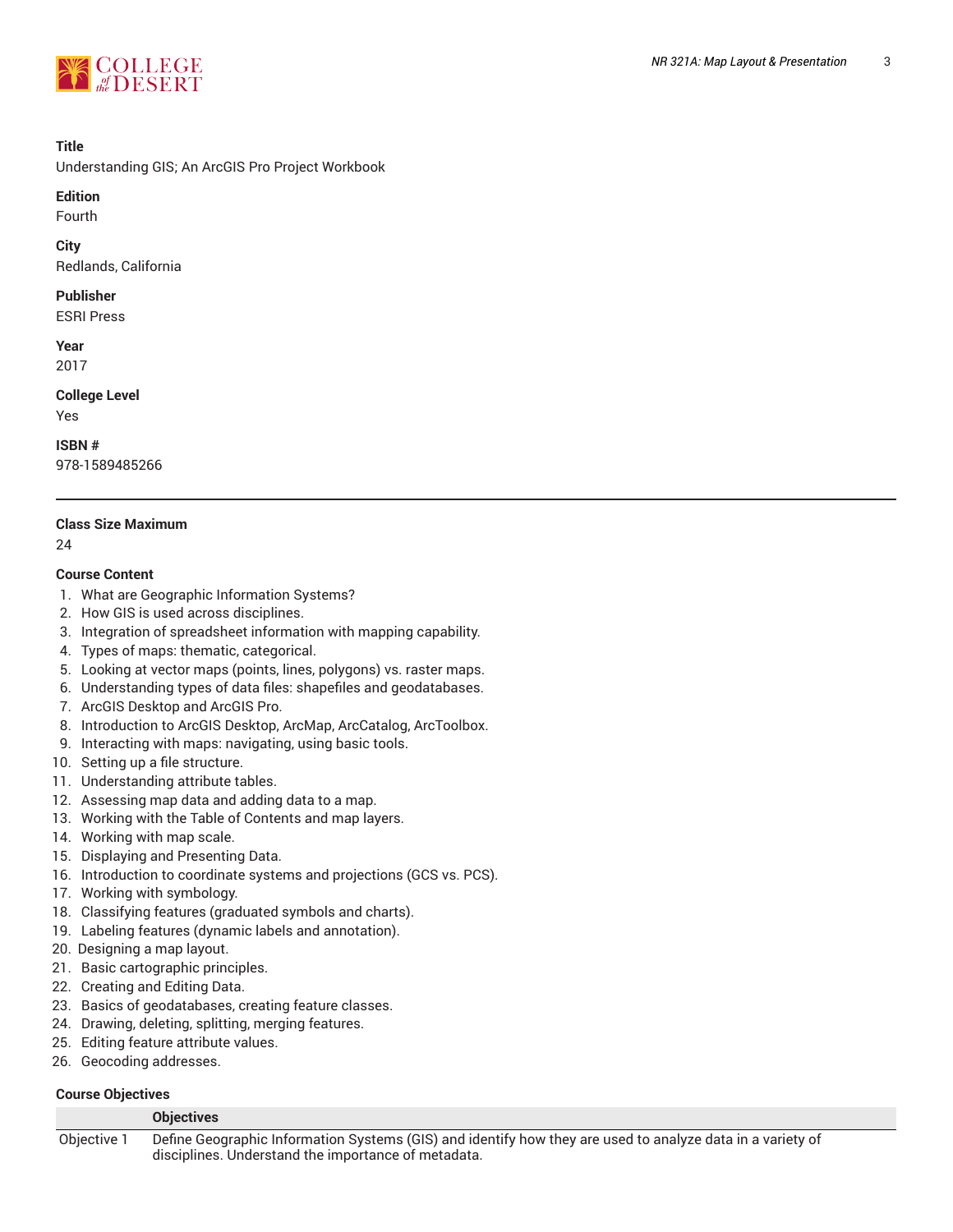

| Objective 2 | Interact with the two basic GIS data structures (raster and vector). Show how to convert analogue data to digital data.                                    |
|-------------|------------------------------------------------------------------------------------------------------------------------------------------------------------|
| Objective 3 | Demonstrate how to use basic cartographic tools in designing a map layout such as projection, data management,<br>scale, format, editing the map elements. |
| Objective 4 | Explain uncertainty as it relates to coordinate systems, projection and map scale.                                                                         |
| Objective 5 | Use GIS to identify and query to solve problems.                                                                                                           |
| Objective 6 | Design a GIS project from start to finish (data capture, data storage and management, analysis, and map<br>presentation).                                  |

## **Student Learning Outcomes**

|           | Upon satisfactory completion of this course, students will be able to:               |
|-----------|--------------------------------------------------------------------------------------|
| Outcome 1 | Use the ESRI ArcGIS Desktop and Pro software to create an accurate map.              |
| Outcome 2 | Articulate how GIS can be used in scientific, business, and government applications. |

## **Methods of Instruction**

| <b>Method</b>                      | Please provide a description or examples of how each instructional<br>method will be used in this course. |
|------------------------------------|-----------------------------------------------------------------------------------------------------------|
| Lecture                            | Instructor-led explanations of concepts.                                                                  |
| Laboratory                         | Accurate completion of software tutorials.                                                                |
| <b>Discussion</b>                  | Class discussion with guest speakers.                                                                     |
| Participation                      | Student-led explanations of concepts.                                                                     |
| Experiential                       | Students design their own maps.                                                                           |
| Demonstration, Repetition/Practice | Review quizzes requiring written responses.                                                               |

## **Methods of Evaluation**

| <b>Method</b>                                    | Please provide a description or examples of how<br>each evaluation method will be used in this course.                                                                                                   | <b>Type of Assignment</b> |
|--------------------------------------------------|----------------------------------------------------------------------------------------------------------------------------------------------------------------------------------------------------------|---------------------------|
| Laboratory projects                              | Accurate completion of lab tutorials.                                                                                                                                                                    | In Class Only             |
| Presentations/student demonstration observations | Research and prepare a 10 minute presentation on a Out of Class Only<br>GIS concept.                                                                                                                     |                           |
| Written homework                                 | Weekly quizzes requiring short and essay answers.                                                                                                                                                        | Out of Class Only         |
| Mid-term and final evaluations                   | Present a mid-term map project to the class and<br>explain the steps that were taken to design the map.                                                                                                  | In and Out of Class       |
| Behavior assessment                              | Consistent participation and attendance in class.<br>Helpful to other students.                                                                                                                          | In Class Only             |
| Mid-term and final evaluations                   | Projects: design a maps from start to finish using<br>an ArcGIS Online mapping tool. Present the project<br>to the class. Demonstrate comprehension of data<br>management, analysis, and project layout. | Out of Class Only         |
| Written homework                                 | Read and summarize articles about GIS use and<br>mapping techniques.                                                                                                                                     | Out of Class Only         |
| Other                                            | Out-of-class hours will be accounted for<br>electronically through the learning management<br>system.                                                                                                    | Out of Class Only         |

## **Assignments**

## **Other In-class Assignments**

- 1. While completing the lab exercises, ask questions and offer to help other students when appropriate.
- 2. Complete additional exercises provided by the instructor.
- 3. Participate in class discussions and take notes on the lectures.
- 4. Engage with guest speakers by asking and answering questions, and offering helpful ideas.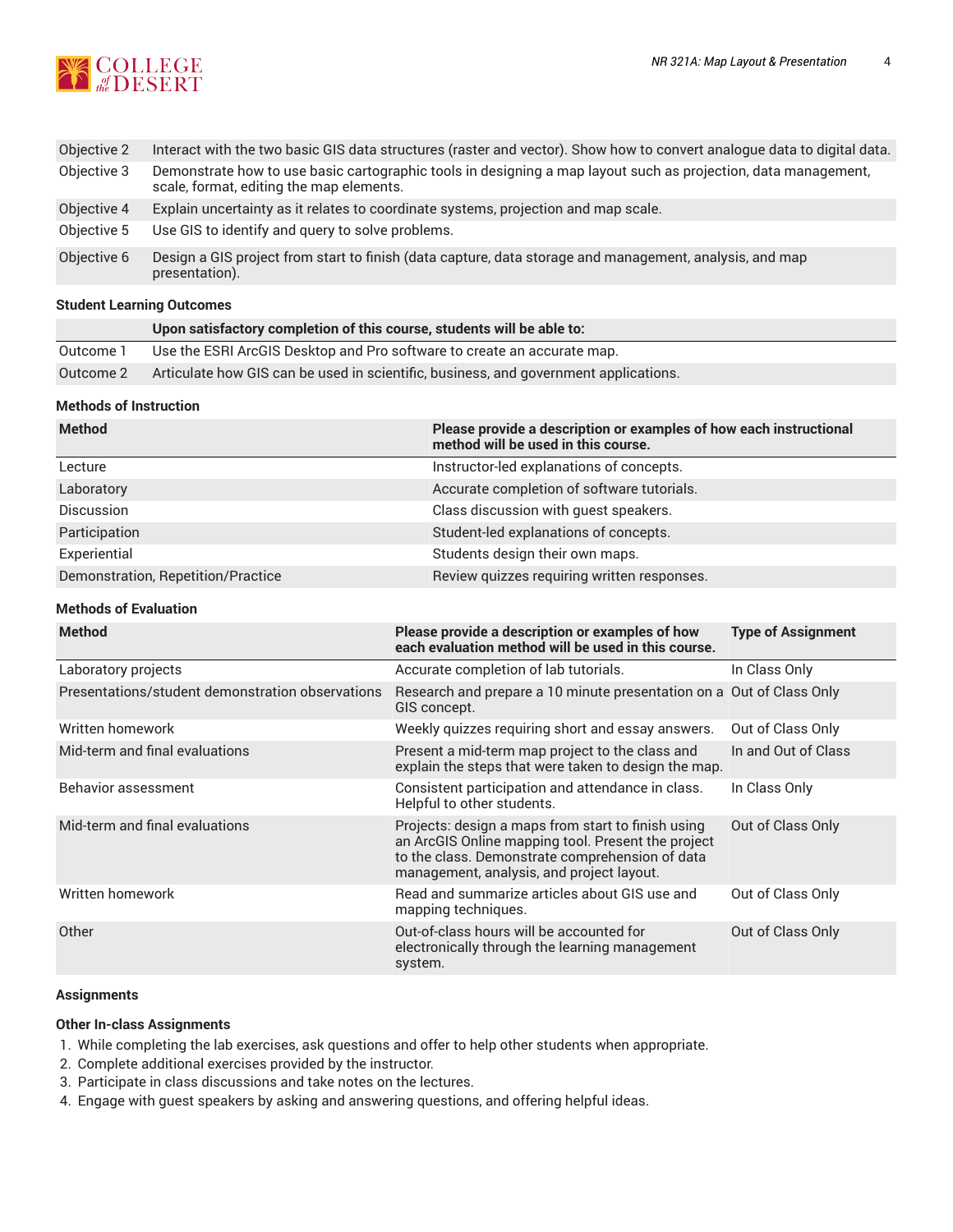

## **Other Out-of-class Assignments**

- 1. Students should expect to spend approximately 4 hours per week outside the class reviewing, reading, and preparing for mapping projects.
- 2. Review the PowerPoint lectures posted on Canvas.
- 3. Review videos posted on Canvas.
- 4. Review additional articles, ESRI periodicals, and websites provided by the instructor.
- 5. 5. Research mapping techniques and data management concepts which will apply to the class projects. Share with the class.
- 6. 5. Attend open lab hours when possible.

**Grade Methods** Pass/No Pass Only

# **MIS Course Data**

**CIP Code** 03.0101 - Natural Resources/Conservation, General.

**TOP Code** 011500 - Natural Resources

**SAM Code** D - Possibly Occupational

**Basic Skills Status** Not Basic Skills

**Prior College Level** Not applicable

**Cooperative Work Experience** Not a Coop Course

**Course Classification Status** Other Non-credit Enhanced Funding

**Approved Special Class** Not special class

**Noncredit Category** Short-Term Vocational

**Funding Agency Category** Not Applicable

**Program Status** Program Applicable

**Transfer Status** Not transferable

**Allow Audit** No

**Repeatability** Yes

**Repeatability Limit** NC **Repeat Type** Noncredit